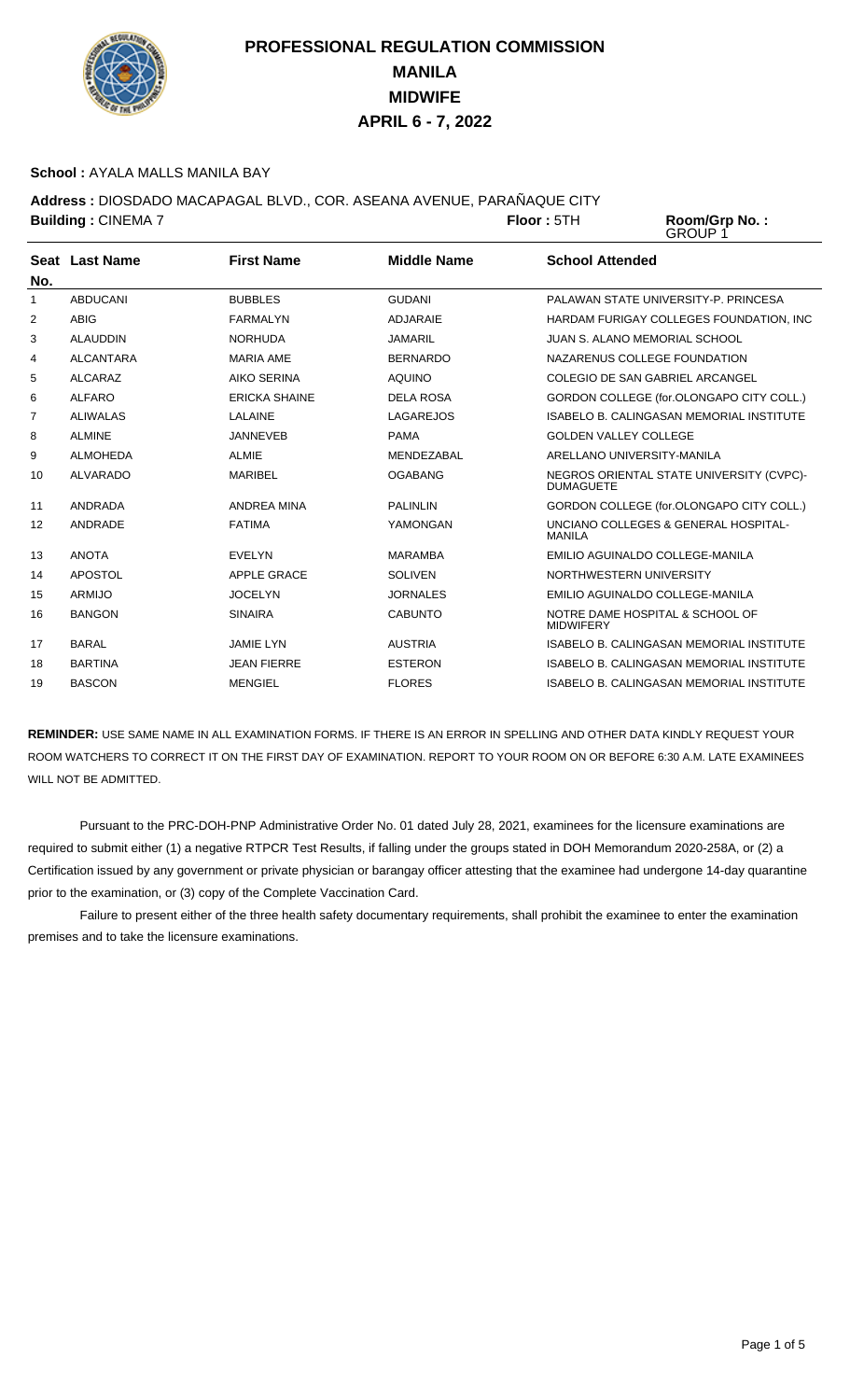

### **School :** AYALA MALLS MANILA BAY

**Address :** DIOSDADO MACAPAGAL BLVD., COR. ASEANA AVENUE, PARAÑAQUE CITY **Building : CINEMA 7 <b>Floor** : 5TH

Room/Grp No.:<br>GROUP 2

| No.            | <b>Seat Last Name</b> | <b>First Name</b>    | <b>Middle Name</b> | <b>School Attended</b>                                        |
|----------------|-----------------------|----------------------|--------------------|---------------------------------------------------------------|
| 1              | <b>BASHER</b>         | <b>NORALYN</b>       | <b>DIAMLA</b>      | <b>JAMIATU MARAWI AL-ISLAMIA FOUNDATION</b>                   |
| $\overline{2}$ | <b>BASQUIÑA</b>       | ANGELA               | <b>REMOTO</b>      | JOSE FABELLA MEMORIAL HOSPITAL SCHOOL OF<br><b>MIDWIFERY</b>  |
| 3              | <b>BAYANI</b>         | <b>CHRISTINE JOY</b> | <b>CORTENIAS</b>   | <b>ISABELO B. CALINGASAN MEMORIAL INSTITUTE</b>               |
| 4              | <b>BAYANI</b>         | <b>JENELYN</b>       | <b>BAYABORDA</b>   | <b>ISABELO B. CALINGASAN MEMORIAL INSTITUTE</b>               |
| 5              | <b>BELTRAN</b>        | <b>FELOMINA</b>      | <b>ALUAG</b>       | M. V. GALLEGO FOUNDATION COLLEGES                             |
| 6              | <b>BENAJAR</b>        | DAYANG FERLISA       | <b>TIKING</b>      | DE OCAMPO MEMORIAL COLLEGE                                    |
| $\overline{7}$ | <b>BEZA</b>           | <b>LANCE ADRIAN</b>  | <b>OSTULANO</b>    | GORDON COLLEGE (for.OLONGAPO CITY COLL.)                      |
| 8              | <b>BIGNO</b>          | <b>REJANE</b>        | <b>SEMIC</b>       | DR. CARLOS S. LANTING COLLEGE-Q. C.                           |
| 9              | <b>BORJA</b>          | <b>MICHELLE</b>      | <b>DIEZMOS</b>     | GRACE MISSION COLLEGE-SCHOOL OF<br><b>MIDWIFERY</b>           |
| 10             | <b>BOTASTAS</b>       | <b>RODALYN</b>       | <b>SOLITE</b>      | OUR LADY OF FATIMA UNIVERSITY-VALENZUELA                      |
| 11             | <b>BURAGAY</b>        | <b>BEVERLY</b>       | <b>GITANA</b>      | UNIVERSAL COLLEGES OF PARAÑAQUE                               |
| 12             | CABATO                | <b>NEEDILYN</b>      | <b>MAGDAYAO</b>    | PALAWAN STATE UNIVERSITY-P. PRINCESA                          |
| 13             | <b>CABRIDO</b>        | <b>IRENE</b>         | <b>CORONEL</b>     | <b>ISABELO B. CALINGASAN MEMORIAL INSTITUTE</b>               |
| 14             | CADAG                 | <b>JOAN</b>          | <b>YOUNG</b>       | SORSOGON COMMUNITY COLLEGE                                    |
| 15             | <b>CALIFLORES</b>     | <b>CATHERINE</b>     | <b>TAUSON</b>      | NORTHERN CHRISTIAN COLLEGE                                    |
| 16             | <b>CAMONIAS</b>       | <b>ROSARIO</b>       | <b>RODRIGUEZ</b>   | DE OCAMPO MEMORIAL COLLEGE                                    |
| 17             | <b>CARDIJON</b>       | <b>WILA</b>          | <b>GAPUZ</b>       | PALAWAN STATE UNIVERSITY-P. PRINCESA                          |
| 18             | <b>CASTILLO</b>       | <b>MILDRED</b>       | <b>PARAN</b>       | DR. CARLOS S. LANTING COLLEGE-Q. C.                           |
| 19             | DE JESUS              | KAREN JOYCE LOVELIE  | LARODA             | UNIVERSITY OF PERPETUAL HELP SYSTEM<br><b>DALTA-LAS PINAS</b> |
| 20             | DE TORRES             | <b>ALLENE</b>        | <b>MANALO</b>      | MINA DE ORO INSTITUTE OF SCIENCE &<br><b>TECHNOLOGY</b>       |
| 21             | DE TORRES             | <b>VAN JHIE</b>      | <b>DELA FUENTE</b> | ISABELO B. CALINGASAN MEMORIAL INSTITUTE                      |
| 22             | <b>DECEPIDA</b>       | <b>JUDELYN</b>       | <b>AYAG</b>        | UNIVERSITY OF PERPETUAL HELP SYSTEM<br><b>DALTA-LAS PINAS</b> |
| 23             | <b>DEL ROSARIO</b>    | <b>SHEILA</b>        | CARREON            | OUR LADY OF FATIMA UNIVERSITY-VALENZUELA                      |
| 24             | <b>DERAMA</b>         | <b>MARIA KLAIN</b>   | <b>ALVAREZ</b>     | GORDON COLLEGE (for.OLONGAPO CITY COLL.)                      |
| 25             | <b>DIAZ</b>           | DEYANERA LYKA        | <b>ROXAS</b>       | NAZARENUS COLLEGE FOUNDATION                                  |
| 26             | <b>DIMALAPANG</b>     | ALEAH                | SARIP              | NORTH CENTRAL MINDANAO COLLEGES (CMTI)                        |
| 27             | <b>DIPA</b>           | <b>JOLLA GRACE</b>   | <b>MAINES</b>      | RIVERSIDE COLLEGE                                             |
| 28             | <b>DOBLADA</b>        | <b>DANA MELVY</b>    | <b>AFABLE</b>      | JOSE FABELLA MEMORIAL HOSPITAL SCHOOL OF<br><b>MIDWIFERY</b>  |

**REMINDER:** USE SAME NAME IN ALL EXAMINATION FORMS. IF THERE IS AN ERROR IN SPELLING AND OTHER DATA KINDLY REQUEST YOUR ROOM WATCHERS TO CORRECT IT ON THE FIRST DAY OF EXAMINATION. REPORT TO YOUR ROOM ON OR BEFORE 6:30 A.M. LATE EXAMINEES WILL NOT BE ADMITTED.

 Pursuant to the PRC-DOH-PNP Administrative Order No. 01 dated July 28, 2021, examinees for the licensure examinations are required to submit either (1) a negative RTPCR Test Results, if falling under the groups stated in DOH Memorandum 2020-258A, or (2) a Certification issued by any government or private physician or barangay officer attesting that the examinee had undergone 14-day quarantine prior to the examination, or (3) copy of the Complete Vaccination Card.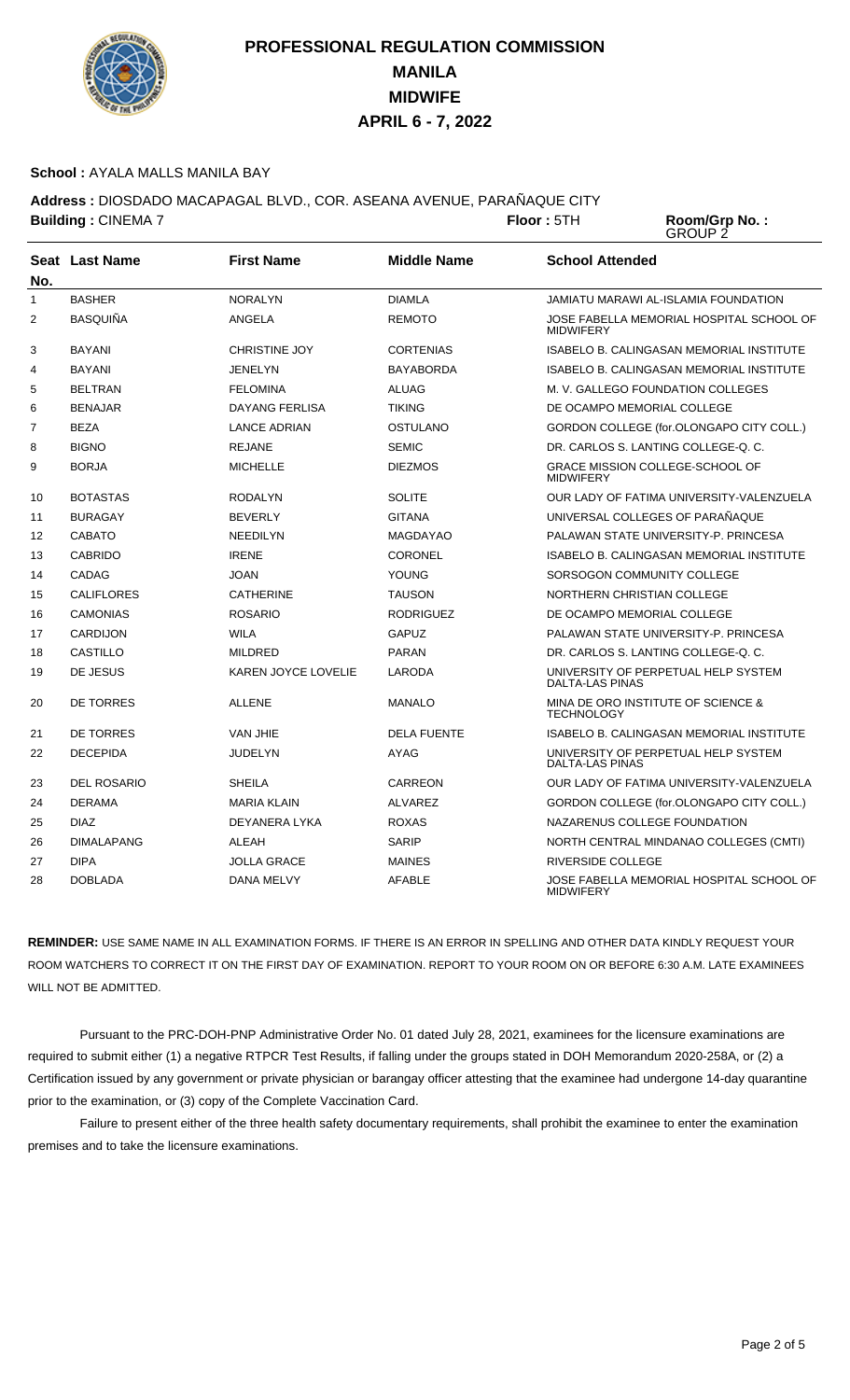

### **School :** AYALA MALLS MANILA BAY

**Address :** DIOSDADO MACAPAGAL BLVD., COR. ASEANA AVENUE, PARAÑAQUE CITY **Building : CINEMA 7 <b>Floor** : 5TH

Room/Grp No.:<br>GROUP 3

|                | <b>Seat Last Name</b> | <b>First Name</b>   | <b>Middle Name</b> | <b>School Attended</b>                                                            |
|----------------|-----------------------|---------------------|--------------------|-----------------------------------------------------------------------------------|
| No.            |                       |                     |                    |                                                                                   |
| $\mathbf{1}$   | <b>DOLOJAN</b>        | <b>SHEKYNA</b>      | <b>AGBUGGO</b>     | GORDON COLLEGE (for.OLONGAPO CITY COLL.)                                          |
| $\overline{2}$ | <b>DOLPINA</b>        | LIEZEL              | <b>DIONELA</b>     | SORSOGON COMMUNITY COLLEGE                                                        |
| 3              | <b>EJORCADAS</b>      | <b>JUANUA</b>       | DE VILLA           | MANILA ADVENTIST COLLEGE (for. MANILA<br>ADVENTIST MED. CENTTER & COLL. INC)      |
| 4              | <b>ESPARAS</b>        | <b>JANICE</b>       | <b>GRANDE</b>      | SORSOGON COMMUNITY COLLEGE                                                        |
| 5              | <b>ESTOPEREZ</b>      | <b>EVELYN</b>       | <b>LEONARDO</b>    | DR. CARLOS S. LANTING COLLEGE-Q. C.                                               |
| 6              | <b>ESTRADA</b>        | <b>JOCELLE</b>      |                    | BELEN B. FRANCISCO FOUNDATION INC.-<br>SALOG, SORSOGON                            |
| 7              | <b>FELARCA</b>        | VANESSA             | <b>REBULTAN</b>    | GORDON COLLEGE (for.OLONGAPO CITY COLL.)                                          |
| 8              | <b>FELICIANO</b>      | CORAZON             | CREDO              | NAGA COLLEGE FOUNDATION                                                           |
| 9              | <b>FERNANDEZ</b>      | <b>GIANNE</b>       | <b>LUMOGDANG</b>   | <b>FELLOWSHIP BAPTIST COLLEGE</b>                                                 |
| 10             | <b>FRANCISCO</b>      | <b>MARY JANE</b>    | <b>RUERAS</b>      | OUR LADY OF FATIMA UNIVERSITY-VALENZUELA                                          |
| 11             | <b>GARCES</b>         | <b>JACKY-LYN</b>    | <b>VINUYA</b>      | DR. GLORIA D. LACSON FOUNDATION COLLEGES<br>OF CABANATUAN CITY, INC. - CABANATUAN |
| 12             | <b>GUEVARRA</b>       | <b>JOCELYN</b>      | <b>LUCAS</b>       | DR. CARLOS S. LANTING COLLEGE-Q. C.                                               |
| 13             | <b>GUISOBEN</b>       | <b>GUIALON JOY</b>  | <b>WACAL</b>       | DIVINE WORD COLLEGE OF BANGUED                                                    |
| 14             | <b>HIZOLE</b>         | <b>JULIEBETH</b>    | <b>MANAHAN</b>     | <b>ABADA COLLEGE</b>                                                              |
| 15             | <b>INDONG</b>         | <b>HADIGUIA</b>     | <b>AMIL</b>        | VALDEZ MOTHER AND CHILD CITY COLLEGE                                              |
| 16             | <b>JULKIPLI</b>       | <b>MARZIANA</b>     | <b>HALILULLA</b>   | <b>JUAN S. ALANO MEMORIAL SCHOOL</b>                                              |
| 17             | <b>LAGO</b>           | ANALIZA             | <b>ADIPEN</b>      | DR. CARLOS S. LANTING COLLEGE-Q. C.                                               |
| 18             | <b>LAMANO</b>         | <b>ROSE ANNE</b>    | <b>MACATANGAY</b>  | <b>ISABELO B. CALINGASAN MEMORIAL INSTITUTE</b>                                   |
| 19             | LAWA                  | <b>NAIMA</b>        | <b>BAGNAS</b>      | <b>MAPANDI MEMORIAL COLLEGE</b>                                                   |
| 20             | <b>LOGATOC</b>        | <b>CHARMELENE</b>   | <b>PEREZ</b>       | ABADA COLLEGE                                                                     |
| 21             | <b>LOPE</b>           | <b>AGNES</b>        | ABRAHAM            | <b>BALIAN COMMUNITY COLLEGE</b>                                                   |
| 22             | <b>LORENZO</b>        | <b>IAN TIMOTHY</b>  | <b>INES</b>        | <b>ILOCOS SUR COMMUNITY COLLEGE</b>                                               |
| 23             | <b>MAGBANUA</b>       | <b>JOSEPHINE</b>    | PUERTULLANO        | PHILIPPINE COLLEGE OF HEALTH & SCIENCES                                           |
| 24             | <b>MAHUSAY</b>        | <b>KAREN</b>        | CALAMAGAN          | <b>COLEGIO DE SAN GABRIEL ARCANGEL</b>                                            |
| 25             | <b>MALUBAG</b>        | RUBY-LYN            | <b>MALBOG</b>      | INSTITUTE OF BUSINESS SCIENCE & MEDICAL<br><b>ARTS</b>                            |
| 26             | <b>MALVAR</b>         | <b>JEFF</b>         | YAGO               | NORTHERN CHRISTIAN COLLEGE                                                        |
| 27             | MALVEDA               | <b>DOMELEE</b>      | <b>MACABULOS</b>   | GORDON COLLEGE (for.OLONGAPO CITY COLL.)                                          |
| 28             | <b>MAMAUAG</b>        | <b>KRISTEL GAIL</b> | <b>BIUAG</b>       | NORTHEASTERN COLLEGE                                                              |

**REMINDER:** USE SAME NAME IN ALL EXAMINATION FORMS. IF THERE IS AN ERROR IN SPELLING AND OTHER DATA KINDLY REQUEST YOUR ROOM WATCHERS TO CORRECT IT ON THE FIRST DAY OF EXAMINATION. REPORT TO YOUR ROOM ON OR BEFORE 6:30 A.M. LATE EXAMINEES WILL NOT BE ADMITTED.

 Pursuant to the PRC-DOH-PNP Administrative Order No. 01 dated July 28, 2021, examinees for the licensure examinations are required to submit either (1) a negative RTPCR Test Results, if falling under the groups stated in DOH Memorandum 2020-258A, or (2) a Certification issued by any government or private physician or barangay officer attesting that the examinee had undergone 14-day quarantine prior to the examination, or (3) copy of the Complete Vaccination Card.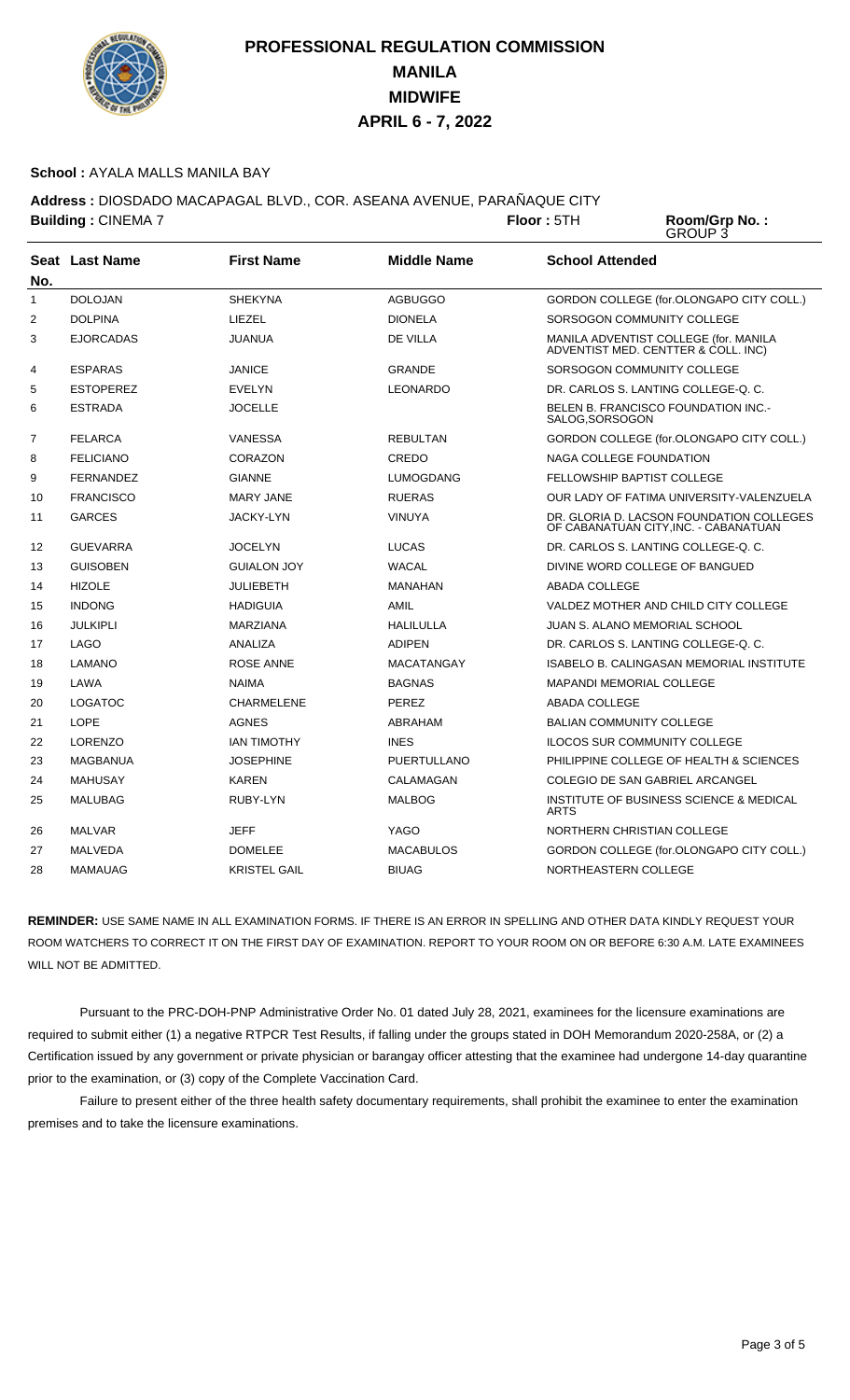

### **School :** AYALA MALLS MANILA BAY

**Address :** DIOSDADO MACAPAGAL BLVD., COR. ASEANA AVENUE, PARAÑAQUE CITY **Building : CINEMA 7 <b>Floor** : 5TH

Room/Grp No.:<br>GROUP 4

|              | Seat Last Name    | <b>First Name</b>   | <b>Middle Name</b> | <b>School Attended</b>                                                      |
|--------------|-------------------|---------------------|--------------------|-----------------------------------------------------------------------------|
| No.          |                   |                     |                    |                                                                             |
| $\mathbf{1}$ | <b>MANALO</b>     | <b>JESSICA</b>      | <b>MARAMOT</b>     | <b>GOLDEN GATE COLLEGES</b>                                                 |
| 2            | <b>MANSUETO</b>   | <b>JONALYN</b>      | <b>DELIMA</b>      | GORDON COLLEGE (for.OLONGAPO CITY COLL.)                                    |
| 3            | <b>MARCO</b>      | CARLA               | <b>MESOLANIA</b>   | SORSOGON COMMUNITY COLLEGE                                                  |
| 4            | <b>MARIGONDON</b> | <b>VERNALI</b>      | <b>SELMA</b>       | UNCIANO COLLEGES & MEDICAL CENTER-<br><b>ANTIPOLO</b>                       |
| 5            | <b>MARTINEZ</b>   | DONGELINE ALEJANDRA | <b>TANILON</b>     | DR. CARLOS S. LANTING COLLEGE-Q. C.                                         |
| 6            | <b>MIRANDILLA</b> | <b>EUFEMIA</b>      | <b>CLIANO</b>      | EMILIO AGUINALDO COLLEGE-MANILA                                             |
| 7            | <b>MOLINA</b>     | <b>HESAI</b>        | <b>LINGBAOAN</b>   | DR. CARLOS S. LANTING COLLEGE-Q. C.                                         |
| 8            | <b>NACARIO</b>    | <b>MARIZ</b>        | <b>VILLORIA</b>    | COLEGIO DE SAN GABRIEL ARCANGEL                                             |
| 9            | <b>NOVENO</b>     | <b>MARIETTA</b>     | <b>MATEO</b>       | SULTAN KUDARAT EDUCATIONAL INSTITUTION                                      |
| 10           | <b>NUELAN</b>     | <b>GLAIZA</b>       | <b>MORALES</b>     | <b>ISABELO B. CALINGASAN MEMORIAL INSTITUTE</b>                             |
| 11           | <b>OCAMPO</b>     | ANALIZA             | <b>MANALANG</b>    | THE GOOD SAMARITAN COLLEGES-CABANATUAN<br><b>CITY</b>                       |
| 12           | <b>OPERIO</b>     | <b>MARGILEEN</b>    | F                  | COLEGIO DE SAN GABRIEL ARCANGEL                                             |
| 13           | PADEÑO            | <b>MA. ROFEMIA</b>  | <b>LINOBO</b>      | GORDON COLLEGE (for.OLONGAPO CITY COLL.)                                    |
| 14           | <b>PATROCINIO</b> | <b>NOVA</b>         | <b>MASAMBIQUE</b>  | <b>GOLDEN VALLEY COLLEGE</b>                                                |
| 15           | PELAEZ            | <b>PRINCESS</b>     | CANGAYDA           | TOMAS CLAUDIO COLLEGES, INC (FOR TOMAS<br>CLAUDIO MEM. COLLEGE, INC)-MORONG |
| 16           | PEÑARANDA         | AIRA MEI            | <b>TONIZA</b>      | GORDON COLLEGE (for.OLONGAPO CITY COLL.)                                    |
| 17           | PEREZ             | <b>JANETH</b>       | <b>MARINO</b>      | MANILA CENTRAL UNIVERSITY-CALOOCAN CITY                                     |
| 18           | PERO              | <b>JESSA ROSE</b>   | <b>BOLANTE</b>     | <b>ILOILO DOCTORS' COLLEGE</b>                                              |
| 19           | <b>POPATCO</b>    | <b>JOCELYN</b>      | DE GUZMAN          | FRANCISCAN COLLEGE OF THE IMMACULATE<br>CONCEPTION-BAYBAY                   |
| 20           | <b>PROTACIO</b>   | MA. KRISELDA        | <b>DIOLATA</b>     | UNIVERSITY OF PERPETUAL HELP SYSTEM-<br>LAGUNA                              |
| 21           | <b>PRUDENTE</b>   | MARY JOY            | SOL                | <b>BALIAN COMMUNITY COLLEGE</b>                                             |
| 22           | <b>PULLIS</b>     | <b>SUNSHINE</b>     | AMANGAN            | INTERNATIONAL SCHOOL OF ASIA AND THE<br>PACIFIC-TABUK BRANCH                |
| 23           | <b>PURISIMA</b>   | <b>REYNARD</b>      | <b>GALICIA</b>     | <b>GOLDEN VALLEY COLLEGE</b>                                                |
| 24           | <b>RAMOS</b>      | <b>LOVELY FAITH</b> | <b>ALCUDIA</b>     | <b>NEW ERA UNIVERSITY</b>                                                   |
| 25           | <b>RASGO</b>      | ANNALIZA            | <b>PAMINTUAN</b>   | SAINT RITA COLLEGE OF NURSING & MIDWIFERY                                   |
| 26           | <b>REQUINA</b>    | <b>EMILY JANE</b>   | <b>DUPIO</b>       | DE OCAMPO MEMORIAL COLLEGE                                                  |
| 27           | <b>REQUIZO</b>    | <b>IONE</b>         | <b>CORPUZ</b>      | MEIN COLLEGE INC. ZAMBOANGA CITY                                            |
| 28           | <b>RESMA</b>      | ROBBIE ANN JOYCE    | <b>BORRE</b>       | MANILA CENTRAL UNIVERSITY-MANILA                                            |

**REMINDER:** USE SAME NAME IN ALL EXAMINATION FORMS. IF THERE IS AN ERROR IN SPELLING AND OTHER DATA KINDLY REQUEST YOUR ROOM WATCHERS TO CORRECT IT ON THE FIRST DAY OF EXAMINATION. REPORT TO YOUR ROOM ON OR BEFORE 6:30 A.M. LATE EXAMINEES WILL NOT BE ADMITTED.

 Pursuant to the PRC-DOH-PNP Administrative Order No. 01 dated July 28, 2021, examinees for the licensure examinations are required to submit either (1) a negative RTPCR Test Results, if falling under the groups stated in DOH Memorandum 2020-258A, or (2) a Certification issued by any government or private physician or barangay officer attesting that the examinee had undergone 14-day quarantine prior to the examination, or (3) copy of the Complete Vaccination Card.